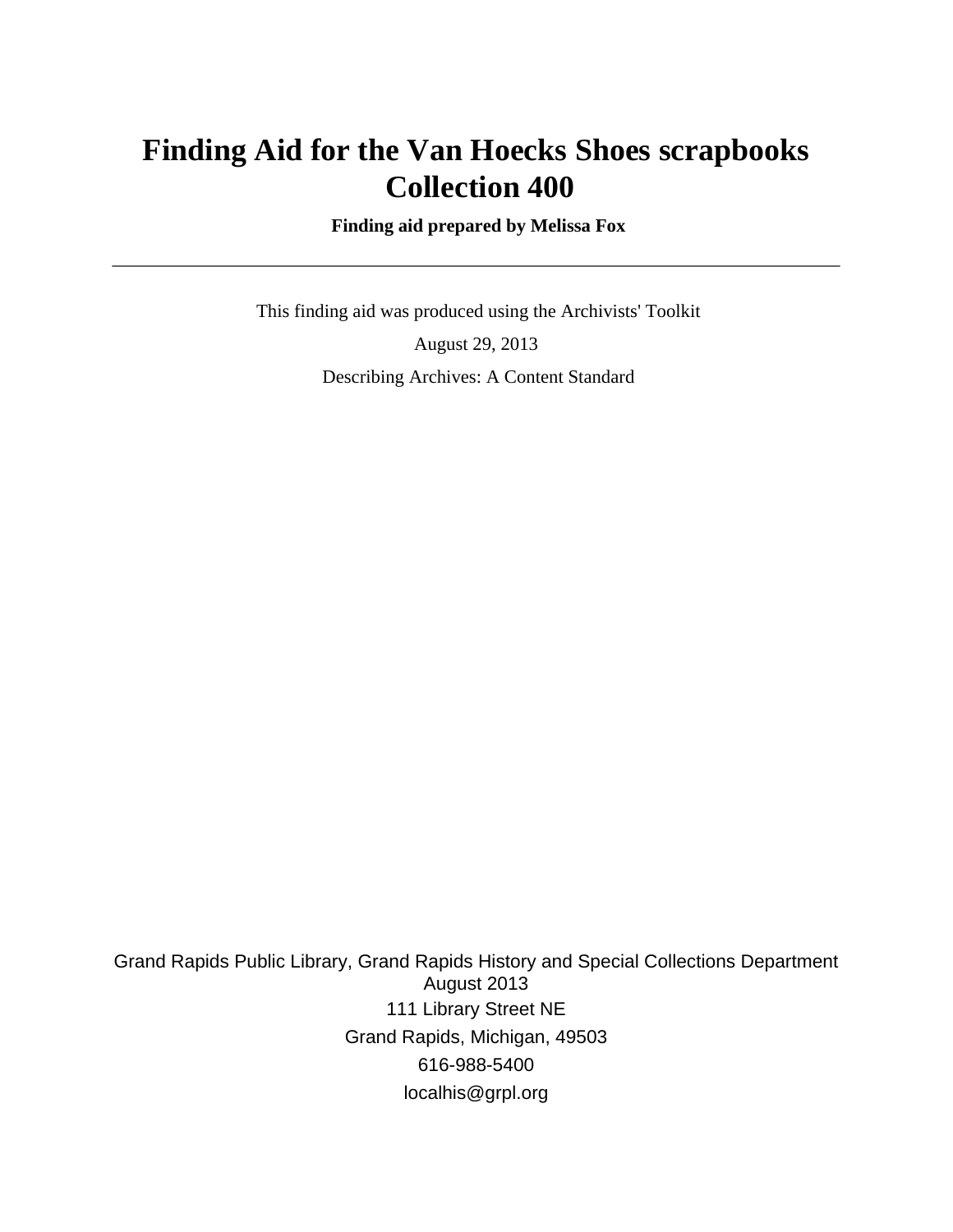# **Table of Contents**

l,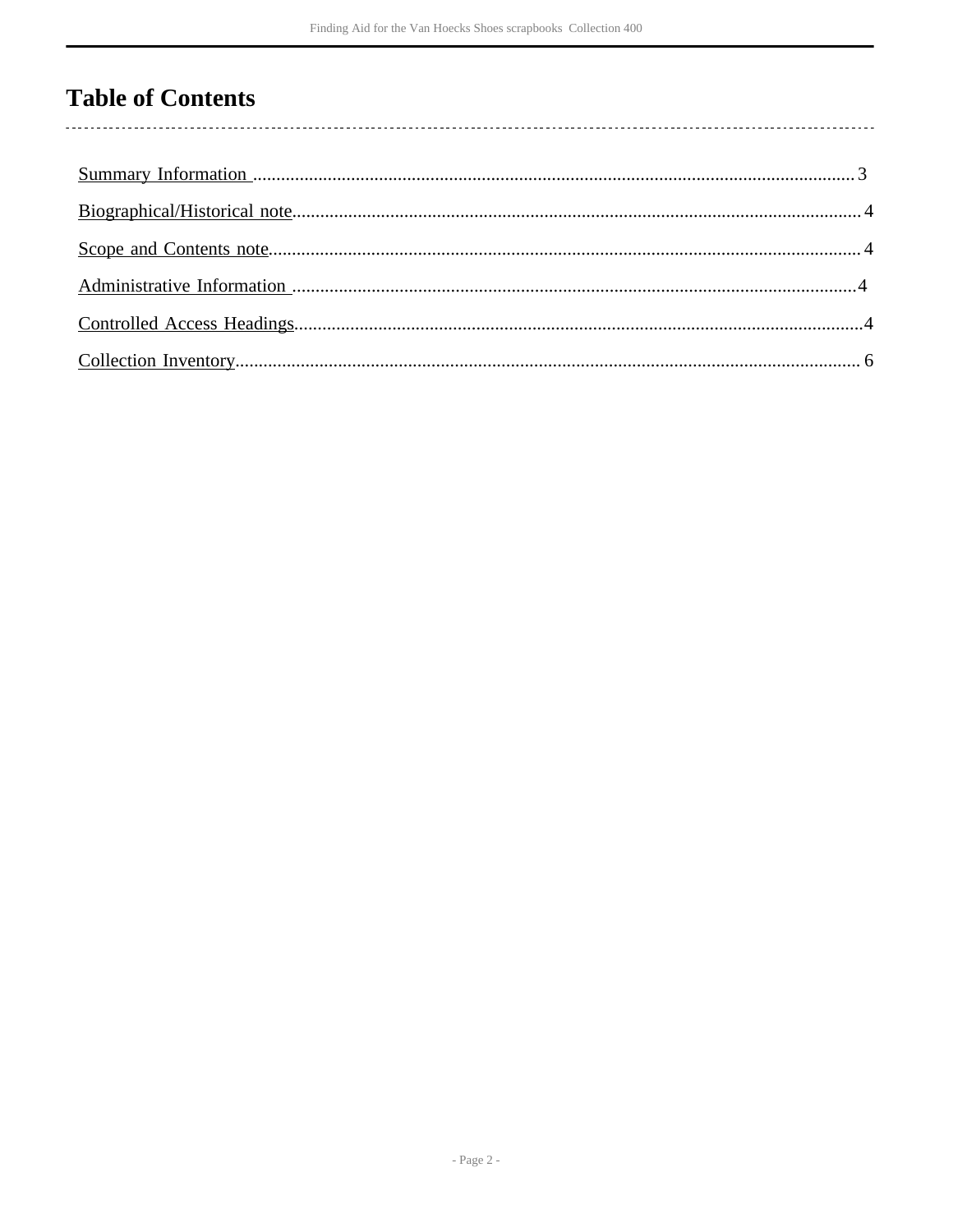# <span id="page-2-0"></span>**Summary Information**

| <b>Repository</b> | Grand Rapids Public Library, Grand Rapids History and Special<br><b>Collections Department</b>                                                                                                                                                         |
|-------------------|--------------------------------------------------------------------------------------------------------------------------------------------------------------------------------------------------------------------------------------------------------|
| <b>Title</b>      | Van Hoecks Shoes scrapbooks                                                                                                                                                                                                                            |
| Date [inclusive]  | 1975-2008                                                                                                                                                                                                                                              |
| <b>Extent</b>     | 6.0 Linear feet                                                                                                                                                                                                                                        |
| Language          | English                                                                                                                                                                                                                                                |
| <b>Abstract</b>   | The Van Hoecks Shoes scrapbooks includes eleven scrapbooks for<br>the years 1975-2008. Each of the scrapbooks contains clippings of<br>advertisements for Van Hoecks Shoes that were published in the Grand<br>Rapids Press or other local newspapers. |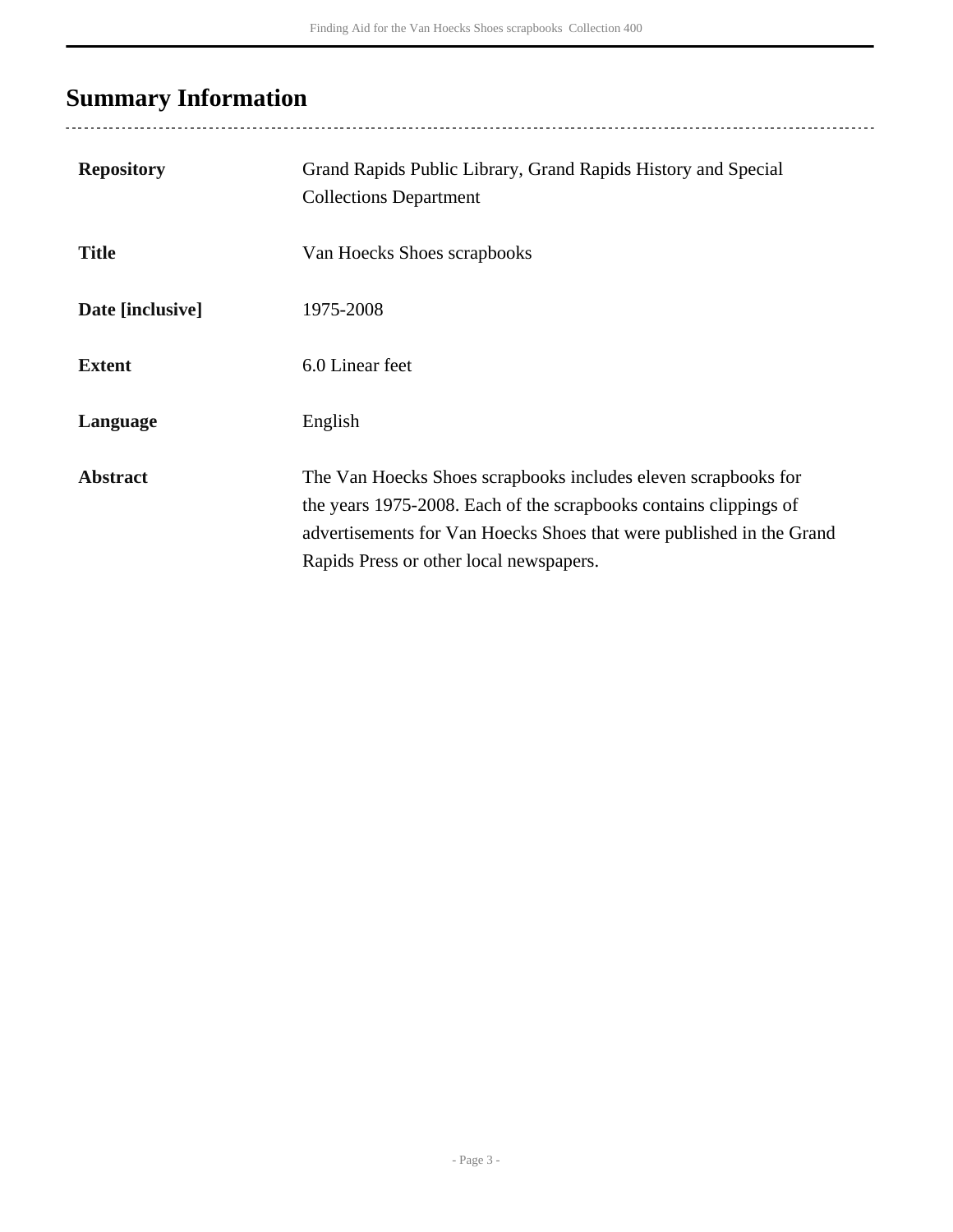## <span id="page-3-0"></span>**Biographical/Historical note**

Van Hoecks Shoes was a retail business located on Monroe Center in downtown Grand Rapids. The business was established in the 1940's and closed in 2012. This collection includes scrapbooks of clippings of the advertisements the business ran in the Grand Rapids Press and other local papers.

## <span id="page-3-1"></span>**Scope and Contents note**

The Van Hoecks Shoes scrapbooks contains eleven scrapbooks from the Van Hoecks Shoes store for the years 1975-2008. Each scrapbook contains clippings of advertisements that were published in the Grand Rapids Press and some other local papers.

## <span id="page-3-2"></span>**Administrative Information**

### **Publication Information**

Grand Rapids Public Library, Grand Rapids History and Special Collections Department August 2013

#### **Immediate Source of Acquisition note**

Van Hoecks Shoes 2012.095

#### **Immediate Source of Acquisition note**

Van Hoecks Shoes 2013.012

### <span id="page-3-3"></span>**Controlled Access Headings**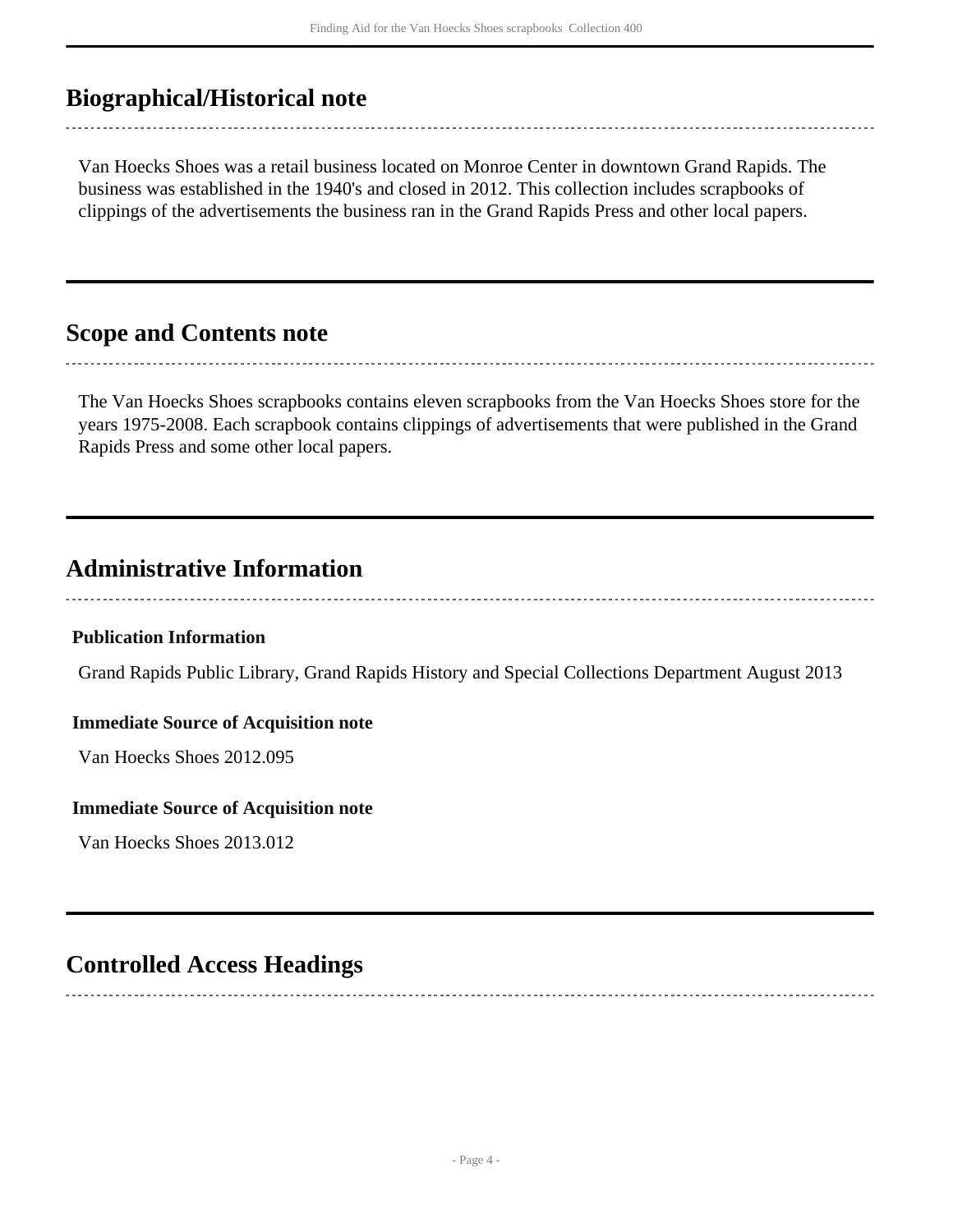### **Genre(s)**

• scrapbooks

### **Geographic Name(s)**

• Grand Rapids (Mich.) -- History

#### **Subject(s)**

- Business Enterprises -- Michigan -- Grand Rapids Region
- Business records -- Michigan -- Grand Rapids